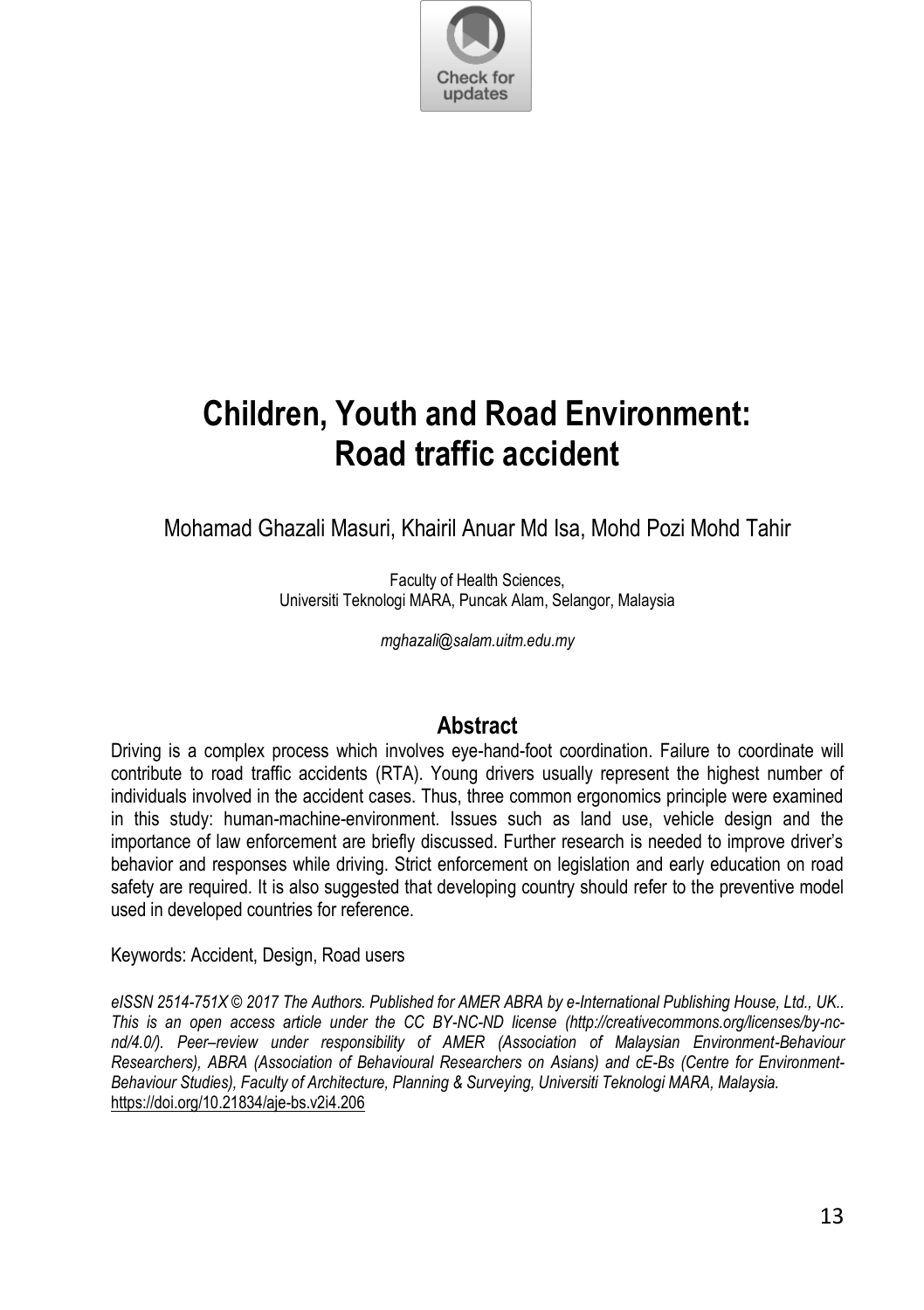# **1.0 Introduction**

Road Accidents are extremely common and the injuries suffered by those involved can differ greatly from minor whiplash to fatal injuries (Thompsons solicitors, 2007). Accidents happen as a result of combination of several factors and are often not caused by a single factor. To explain why accidents take place, it is more appropriate to use the concept of accident contribution or risk increasing factors (Third African road safety congress, 1997). According to the World Health Organization's (WHO's), road traffic injuries are defined as "fatal or non-fatal injuries incurred as a result of a road traffic crash" and road traffic crash is defined as "collision or incident that may or may not lead to injury, occur on a public road and involving at least one moving vehicle" (World Health Organization, 2007b).

Road traffic injury (RTI) is the leading cause of death by injury (Mohan et al., 2006; World Health Organization, 2007a; Worley, 2006), the ninth leading contribution to the burden of disease and the tenth leading cause of all death worldwide (World Health Organization, 2007a; Worley, 2006). Furthermore, RTI were predicted to climb up to the  $8<sup>th</sup>$ leading cause of death in 2030 (Mohan et al., 2006). This makes RTI and their consequences a significant part of worldwide burden (Peden & Hyder, 2002; Worley, 2006) and it represents the fastest rising issue worldwide. The number of fatality predicted will increase from 5.1 million in 1990 to 8.4 million in 2020 (World Health Organization, 2007a). Road traffic accidents (RTA) contributed to 22.8% of global injury which was the highest causes of mortality in 2002 (Mohan et al., 2006). Between 20 and 50 million people are estimated to be injured or disabled every year globally. In fact, there were an average of 3,242 people who died each day around the world in 2002 caused by RTA (World Health Organization, 2007b) which amounts to nearly 1.2 million deaths worldwide (Bhattacharya, Alberini & Cropper, 2006; Mohan et al., 2006; World Health Organization, 2007b). Over 75 percent of these deaths (Bhattacharya et al., 2006) and 90 percent of disabilities caused by RTA occur in developing countries making it a major public health problem (Nantulya & Reich, 2002). This excludes the hundreds of thousands more who were injured and have become permanently disabled (Mohan et al., 2006).

## **2.0 Literature Review**

In developing countries, road use is dominated by two-wheel vehicles (Worley, 2006) such as motorcycles. Motorcyclists are at the highest risk in traffic crashes, particularly for head injury (Liu et al., 2003). In Malaysia, a national statistic on RTA by the Royal Malaysian Police showed that a very significant proportion of fatal accidents was caused by motorcyclists. Fatal accidents have remained the number one cause of road traffic fatality since 2002 for five consecutive years. In 2002, the number of fatality cases for motorcycle accident was 3,034 cases and it was increased to 3,166 in 2003, reduced to 3,101 in 2004, and subsequently increased to 3,181 in 2005 and 3,243 in 2006. From 2002 to 2006, road accident statistics for four of the most common methods of transportation (bicycle,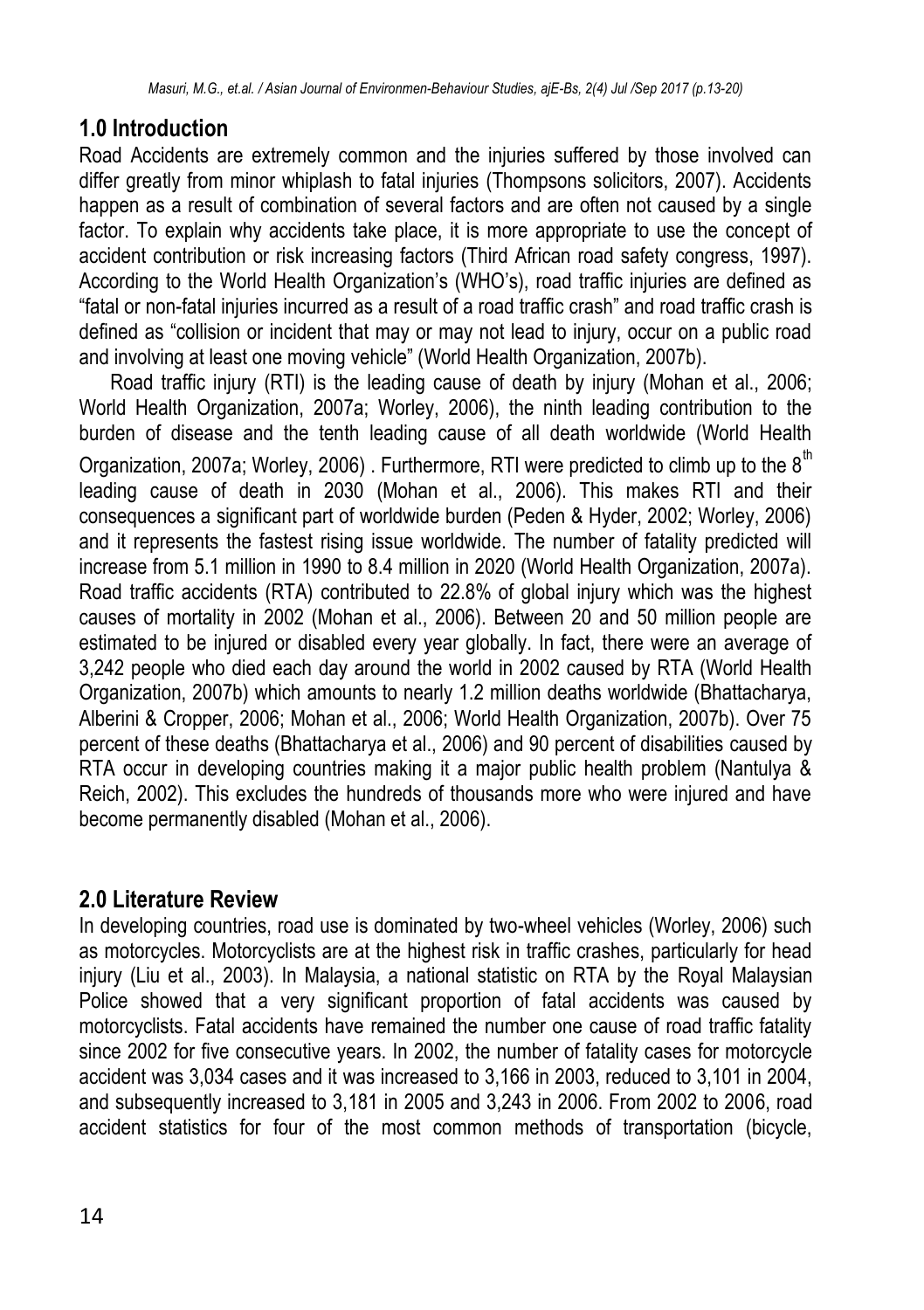pedestrian, motorcycle and car) show that, the number of fatal, mild and severe injury caused by RTA remain dominated by motorcycles (Royal Malaysian Police, 2007). In contrast, the lower number of accidents caused by motorcycle accidents in developed countries may be due to the perception of motorcycles being considered more as leisure activity (Ooi et al., 2005). However in developing countries such as Taiwan and Malaysia, a motorcycle is considered as the most common and necessary mode of transport.

The road transport system consists of three main physical components. These include, road users, the vehicle and the environment (Third African road safety congress, 1997). The road users may include pedestrian and drivers, the vehicles include cars and motorcycles and the environment may include the physical condition of the road itself. Bridger (1995) has highlighted the detailed examples of human (H)-machine (M) environment (E) components from ergonomics perspective. He further explains the important of six other possible directional interactions between those elements: H>M, M>H, H>E, E>H, M>E and E>M. Driving is one of the significant examples of this complex interaction (driver- car-road).

The main function of road transport system is to help and improve people mobility from one place to another (Third African road safety congress, 1997). Malaysian Ministry of Work highlights four approaches in their Road Safety Program. In order to improve the road safety, the following engineering approaches are utilized: accident preventions (proactive action), accident reduction (reactive action), road maintenance and building new roads (Mustafa, 2006). Promoting efficient patterns of land use, improving public transportation systems by providing less exposure and safe route to susceptible road users can help eliminate road accident (Worley, 2006). In theory, when the users can eliminate or reduce their time or exposure on the road, the possibility of being involved in accidents is subsequently reduced. Thus motorcycle lanes are very beneficial in reducing exposure and possible collisions with other vehicles. Unfortunately there are limited motorcycle lanes available in Malaysia. Motorcycle lanes should able to increase traffic flow which in turn able to reduce incidences of traffic injuries and deaths in towns and cities (Bunn et al., 2003). Furthermore, roads should be built to suit their function (Worley, 2006) and this is the approach used by developed countries such as Denmark and Netherland which seem successful in reducing accidents.

The causes of motorcycle accidents are complex (Yen et al., 1999). For two wheels vehicle, there are many common factors (and one of them is lost) in balance. Riders can fall easily and this makes them more vulnerable to injury and death. At the same time, due to the small size of their vehicle, it may limit the other road users' visibility. This will also increase the chance of being hit by other vehicles. In addition, motorcyclists have very limited choices in protecting themselves from injury caused by accident. For example, the helmet is the only protective tool that is available to protect the cranium which is the most vital part in human body. Helmet use may help to reduce road traffic injuries worldwide as it is found to reduce motorcyclist head injuries and death by around 72% (Liu et al., 2003). Not wearing a helmet increases the likelihood of sustaining head injuries from a crash by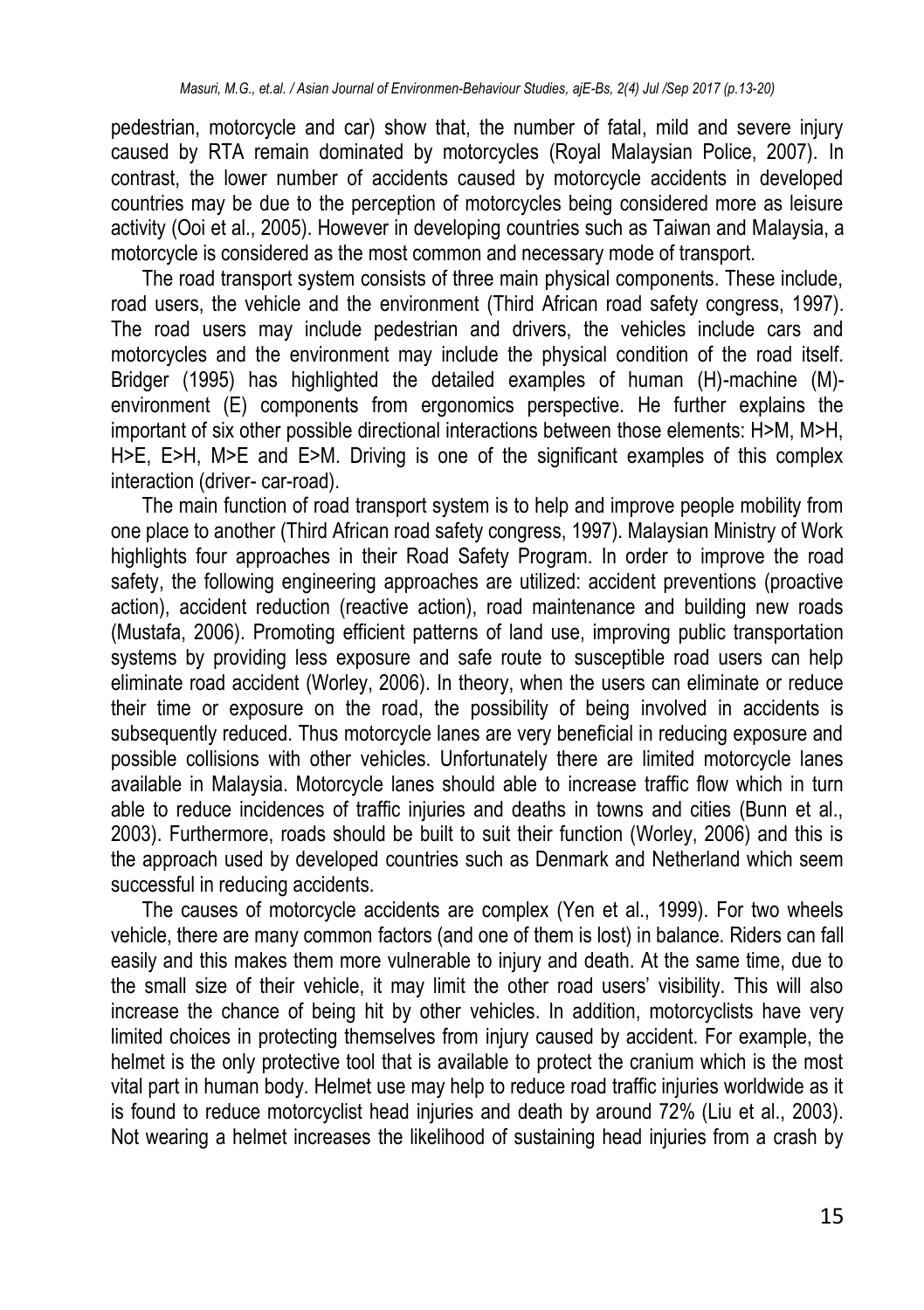three times (Yen et al., 1999). However, the use of helmet in protecting riders or pillion passengers is limited to only certain collision only. It may not be able to protect the cranial from being crashed if one is run over by heavy vehicles such as lorries or trucks. This is a clear example where helmet is not always able to protect riders or pillion passengers.

The size of the vehicle also plays an important element in RTA. For example, the small size of the motorcycle may increase the risk of collision with 'larger' vehicles due to visibility issue. It is suggested that, improving vehicular visibility is important (Worley, 2006) and should not be neglected. Even though the effectiveness of visibility aids on cyclist and pedestrians is unknown, fluorescent, retroreflective materials and flashing lights have the potential to improve detection and recognition (Kwan & Mapstone, 2006). Improving the drivers visibility in other instances can reduce injuries (Worley, 2006). This is where vehicle designer can contribute in this issue. As suggested by Worley (2006), crashworthy motorize design is an important intervention strategy in preventing further injuries. Unfortunately, automobile safety regulations are more lax in developing countries

#### **2.1 Risk factors**

In Malaysia, the increase in road accidents is linked to the rapid growth in population, economic, industrialization and motorization industries (Mustafa, 2006). Furthermore, rapid motorization, poor road maintenance, lack of police enforcement, rapid population growth and poor road conditions are a few examples of factors which might lead to an increase in RTA in developing countries (Worley, 2006). One study shows that, the majority of motorcycle crashes in Klang Valley occur between 12.00 p.m. to 6.59 p.m. and more than 50% of fatal crashes occur after mid afternoon (3.00 p.m.) it is significantly higher during weekends (Yen et al., 1999). The number of vehicles will increase during peak hour and this will double the risk of RTA. Furthermore, the risk of having accidents changes with the occurrence of special events such as festive seasons. According to the director of Malaysia Institute of Road Safety Research (MIROS), Prof. Ir. Dr. Radin Umar Radin Sohaidi, motorcyclists risk of having accidents during festive season is about 6,000 times compared to aeroplanes, 350 times to train, 30 of buses and 5 to car travel. He postulates that, the safest method of travelling is by aeroplane, followed by train, car and finally by motorcycle (Mustapha, 2007).

#### **2.2 High risk group**

Each year, over 1 million people are estimated to have died in road crashes and the road users such as, pedestrians, motorcyclists and cyclists who are particularly susceptible, represent the majority of fatalities worldwide (Bhattacharya et al., 2006). It is similar in Malaysia where, young males seem to be involved in the highest number of motorcycle accidents. From 178 cases, 105 (56.4%) of those involved in fatality aged between 16 to 25 years : only 12 (6.5%) were female (Yen et al., 1999). Another study in 1998 where, 186 fatal cases caused by motorcycle accident were reported in three general hospitals in Klang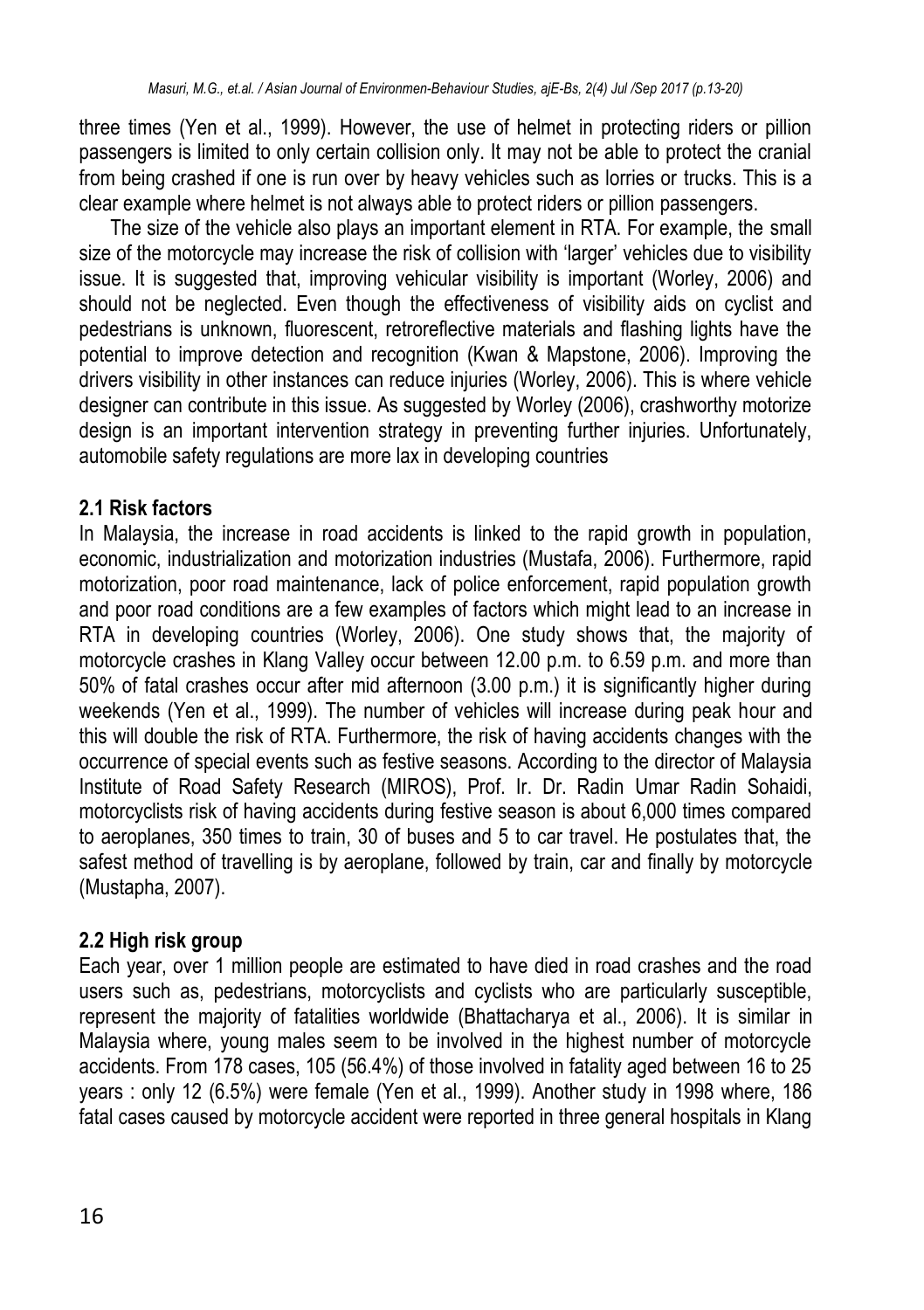Valley, Malaysia, showed that, 93.5% of fatality involved male riders and only 6.5% were female. The highest fatality cases were among people ages 16-20 years (57%) followed by >30 years (56%), 21-25 years (48%) and 26 – 30 years (23%) (Pang et al., 2000). Meanwhile in Delhi, India, males dominate the number of road traffic fatality by 36 per 100,000 followed by females which is only 3.6 per 100,000 (Bhattacharya et al., 2006). The main reason for this may be because young drivers are still learning and not mature enough. In addition, pedestrians, bus passengers and minibuses, and cyclists from poor and developing country bear the highest burden of injuries and fatalities (Nantulya & Reich, 2002). In another study, 73 percent of RTI affect mainly male ages 15 to 44 years old. That age range is supposed to be the most productive earning years for them (Worley, 2006). This implies not only the loss in income to the individuals" family, but the loss of enjoyment from living the rest of their life (Bhattacharya et al., 2006).

## **3.0 Methodology**

Literature search covered local and international journals and reports from various resources such as reports from The Royal Malaysia Police, World Bank and Cochrane Database of Systematic Reviews. The search strategy used consistent key word combinations: road traffic accident in Malaysia, road traffic accident AND high risk group, road traffic accident AND global burden, road traffic accident AND children OR youth, road traffic accident AND developed OR developing country and, human, machine, environment AND road traffic accident.

## **4.0 Results And Discussions**

RTI are predictable and preventable (Worley, 2006). It is recommended that in order to understand this phenomenon investigation should focus holistically on humanmachineenvironment components (Curry, 2006). Research in several countries show that, 90 percent of all road traffic accident are caused by human error and only a small portion is caused by vehicle defect, poor road design and inadequate maintenance (Third African road safety congress, 1997). Driver impairment is the most crucial component of road traffic accident worldwide. For example, driving at excessive speed, without protective gear and under the influence of alcohol and drugs are the major factors contributing to vehicle crash, serious injuries and death (Worley, 2006). About 18 percent of fatal crashes in NSW are caused by drunk driving (Roads and Traffic Authority NSW, 2007a) and it contributes to more than 500 deaths and 25,000 injuries each year and the financial cost to the community is around \$3.7 billion each year (Roads and Traffic Authority NSW, 2007b). Impaired drivers are the important contributor to road traffic fatalities and injuries and this is an example where human attitudes play a major role in preventing and predicting further accidents. Furthermore, active reinforcement is crucial in order to maintain safe practice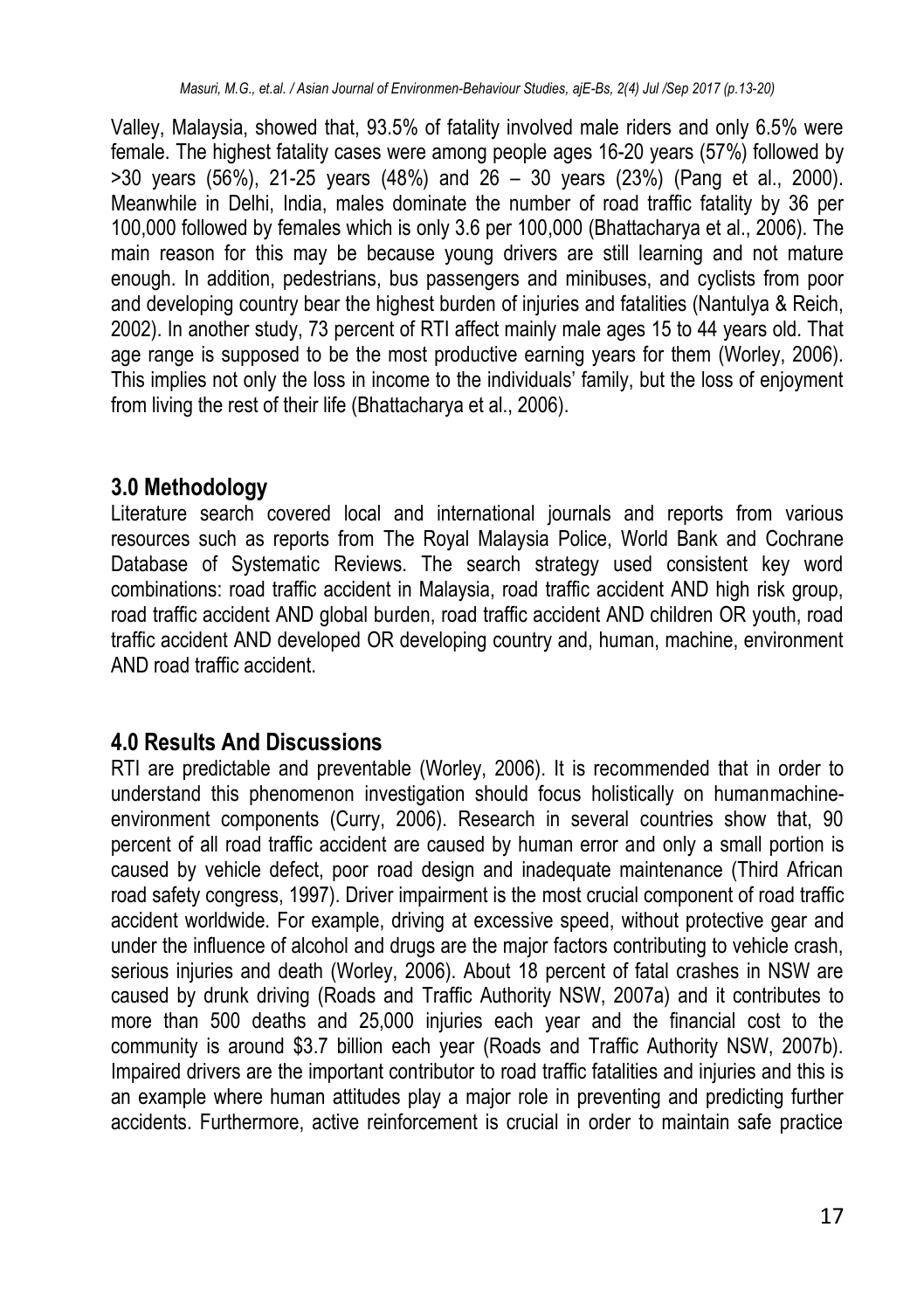among the road users and it should be maintained at the highest standard. In addition, there are a few intervention strategies such as enforcing speed limit and blood alcohol limit which have proven to be successful interventions in reducing RTA in developed country (Worley, 2006). Even though these interventions are commonly used for four wheels users such as car, bus and lorry drivers, it may be effective if used in preventing motorcycle accident. These devices are able to reduce road traffic injuries and death in both rural and urban settings (Wilson et al., 2006).

#### **5.0 Conclusions**

Road traffic crashes and their consequences are a significant burden to all societies in developed and developing country. Interventions are often specifically planned for that particular situation only. Developed countries are typically more advanced in road safety interventions. For example, the use of road design and law enforcement in developed country should be applied actively and rigorously in developing countries. Some issues such as the land use and town planning, mix population, country roads and use of vehicles, are important to be taken into consideration. Interventions designed need to be appropriate to the country"s specific needs and different type of road users should be taken into account. Other than having of high quality and accurate data, active participation from all sectors is extremely important in planning and implementing accident prevention programs. Government and other stakeholders such as motorcycle manufacturers, road developers and town planning personnel should always be key players in road safety program planning. All law enforcement on road traffic users should be gradually monitored and maintained at the highest standard. In general, human error is the most common cause of all RTA. Early education and campaigns about road safety should be implemented, maintained and monitored in the early stages during school age. More budgets should be allocated to road traffic research programs especially in poor and developing country. With mutual support from WHO, poor and developing countries will be able to reap the benefits like developed countries in the future. Other road users also need to play an active role. Finally, this paper advocates a sense of respect, responsibility and patience while driving as key elements in all road accident prevention methods.

#### **Acknowledgements**

The author would like to express his gratitude to Research Management Institute (RMI) of Universiti Teknologi MARA for supporting the project under the Dana Kecemerlangan grant.

### **References**

Bhattacharya, S., Alberini, A. & Cropper, M. L. (2006). The value of mortality risk reductions in Delhi, India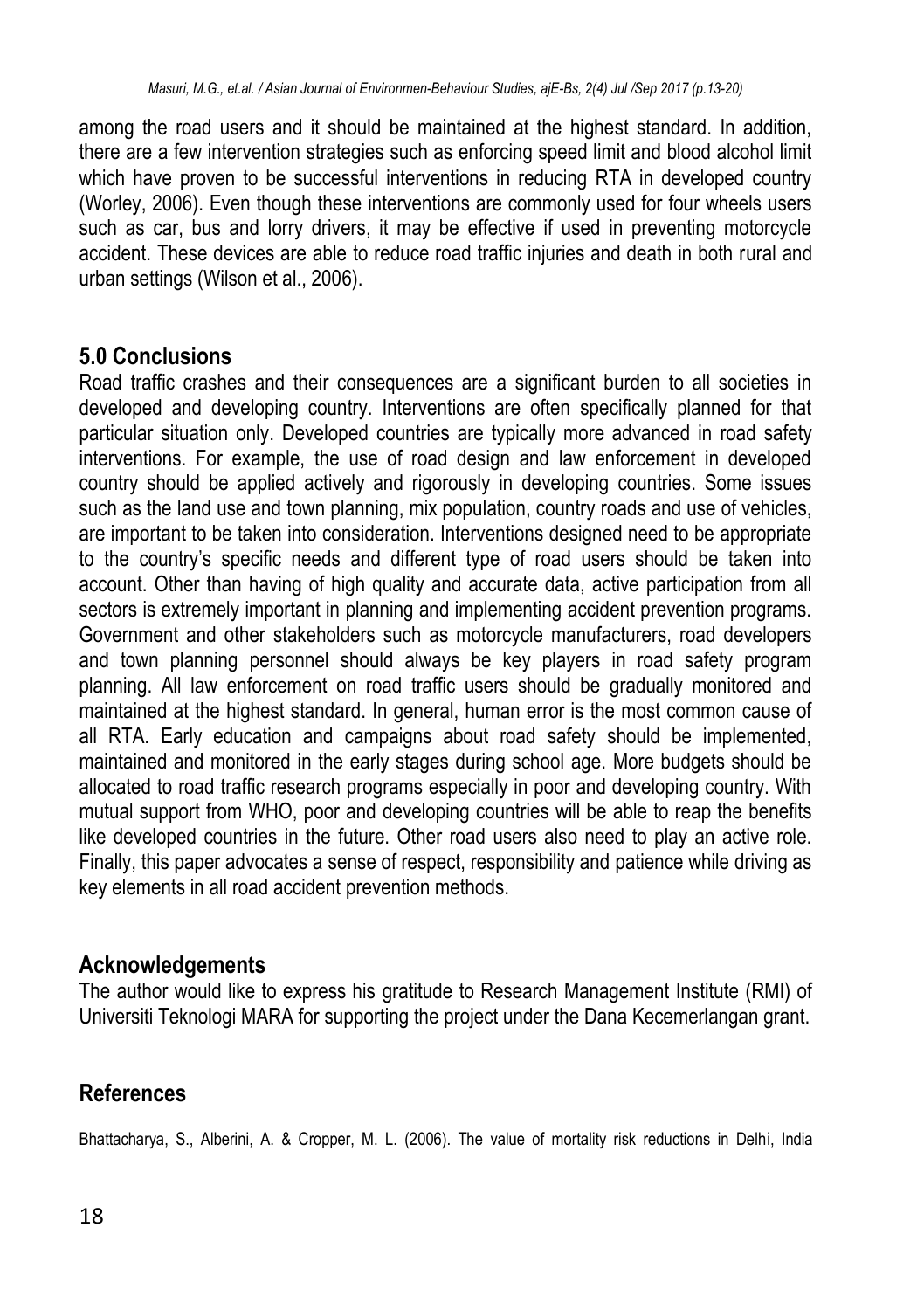(Publication from University of Maryland and World Bank: http://www.ssrn.com/

Bridger, R. S. (1995). Introduction to Ergonomics. McGraw-Hill International Editions. Singapore.

Bunn, F., Collier, T., Frost, C., Ker, K., Roberts, I. & Wentz, R. Area-wide traffic calming for preventing traffic related injuries. Cochrane Database of Systematic Reviews 2003, Issue 1. Art. No.: CD003110. DOI: 10.1002/14651858.CD003110.

Curry, D. & McKinney, J. M. (2006). Utilizing the human, machine, and environment matrix in investigations. Journal of Hazardous Materials, 130: 122-127.

Kwan, I. & Mapstone, J. Interventions for increasing pedestrian and cyclist visibility for the prevention of death and injuries. Cochrane Database of Systematic Reviews 2006, Issue 4. Art. No.: CD003438. DOI: 10.1002/14651858.CD003438.pub2.

Liu, B., Ivers, R., Norton, R., Blows, S. & Lo, S. Helmets for preventing injury in motorcycle riders. Cochrane Database of Systematic Reviews 2003, Issue 4. Art. No.: CD004333. DOI: 10.1002/14651858.CD004333.pub2.

Mohan, D., Tiwari, G., Khayesi, M. & Nafukho, F. M. (2006 (17-08-2007). http:// whqlibdoc.who.int/publications/2006/9241546751\_eng.pdf). Road Traffic Injury Prevention: Training manual (Publication. Retrieved 17-08-2007, from World Health Organization and Indian Institute of Technology Delhi: http://whqlibdoc.who.int/ publications/2006/9241546751\_eng.pdf

Mustafa, M. N. (2006). Overview of current road safety situation in Malaysia http:// www.unescap.org/ttdw/common/TIS/AH/files/egm06/roadsafety\_malaysia.pdf (278-2007) (Publication. Retrieved 27-8-2007, from Ministry of Works, Malaysia: http://www.unescap.org/ttdw/common/TIS/AH/files/egm06/roadsafety\_ malaysia.pdf

Mustapha, M. (2007). Miros: Menunggang motosikal paling bahaya http:// www.utusan.com.my/utusan/archive.asp?y=2007&dt=1008&pub=Utusan\_ Malaysia&sec=Muka\_Hadapan&pg=mh\_06.htm (7-10-2007). Utusan Malaysia, p. 1.

Nantulya, V. M. & Reich, M. R. (2002). The neglected epidemic: road traffic injuries in developing countries British Medical Journal, 324(7346): 1139-1141.

Ooi, S. S., Wong, S. V., Radin Umar, R. S., Azhar, A. A. & Megat Ahmad, M. M. H. (2005). Cervical spine injuries sustained by motorcyclists in road crashes in Malaysia. International Journal of Crash, 10(2).

Pang, Y. T., Radin Umar, R. S., Azhar, A. A., Megat Ahmad, M., Mohd Nasir, M.T. & Harwant, S. (2000). Accident characteristics of injured motorcyclists in Malaysia. Medical Journal Malaysia, 55(1): 45-50.

Peden, M. & Hyder, A. (2002). Road traffic injuries are a global public health problem. British Medical Journal, 324(7346): 1153.

Roads and Traffic Authority NSW. (2007a (27-8-2007) http://www.rta.nsw.gov.au/ roadsafety/drinkdriving/accidentstatistics.html ). Accident statistics: Drink driving (Publication. Retrieved 27-8-2007, from Roads and Traffic Authority NSW,: http:/ /www.rta.nsw.gov.au/roadsafety/drinkdriving/accidentstatistics.html

Roads and Traffic Authority NSW. (2007b (27-8-2007) http://www.rta.nsw.gov.au/ roadsafety/downloads/accident statistics dl4.html ). Crash statistics (Publication. Retrieved 27-8-2007, from Roads and Traffic Authority NSW: http:// www.rta.nsw.gov.au/roadsafety/downloads/accident\_statistics\_dl4.html